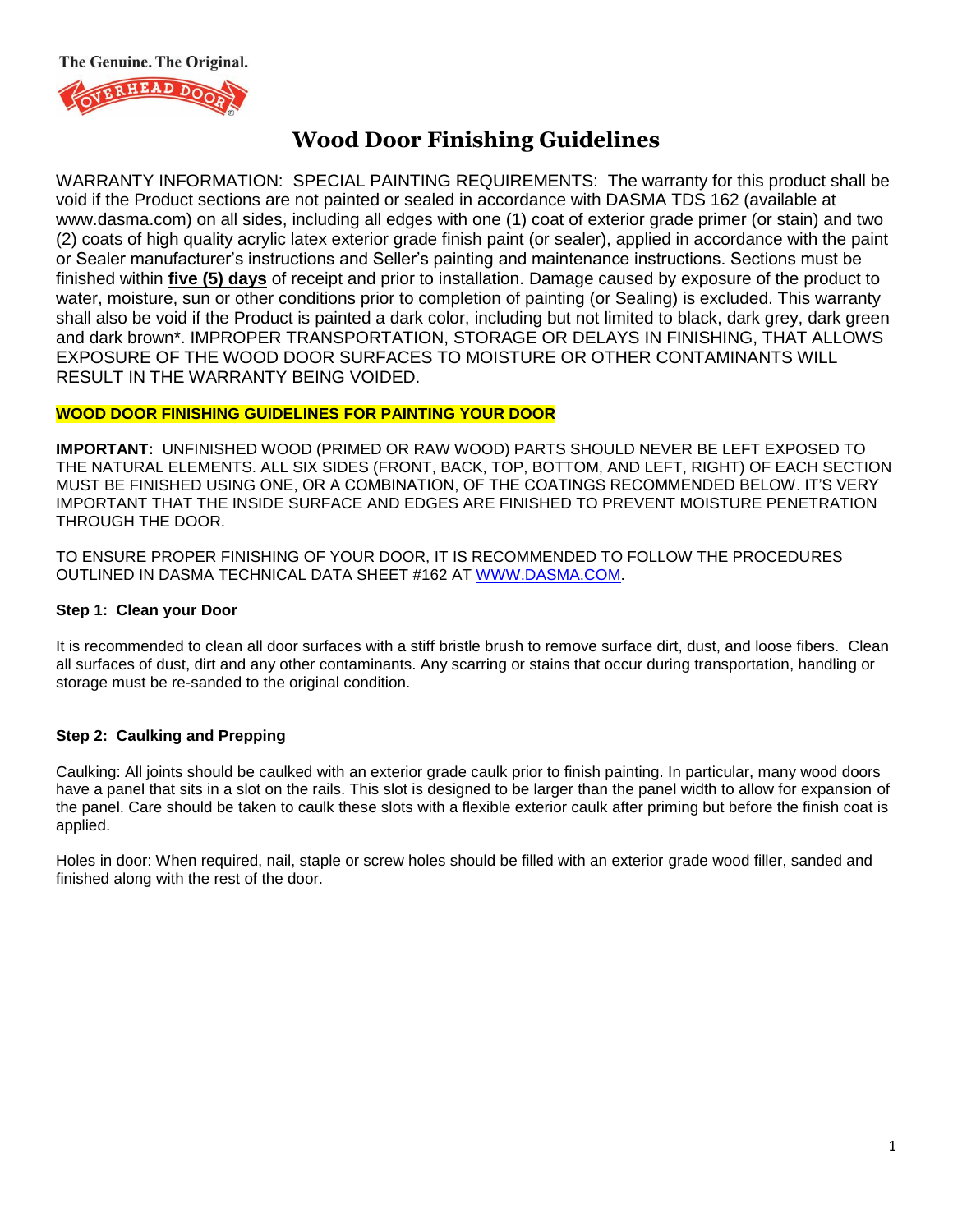

## **Directions for Caulking your Door Before Painting**:

Refer to Figure F-1 and F-2 for instructions on how to seal your door before painting. The spaces between the rails and stiles and the door panel should be caulked with a paintable caulk on all 4 sides prior to painting the door.



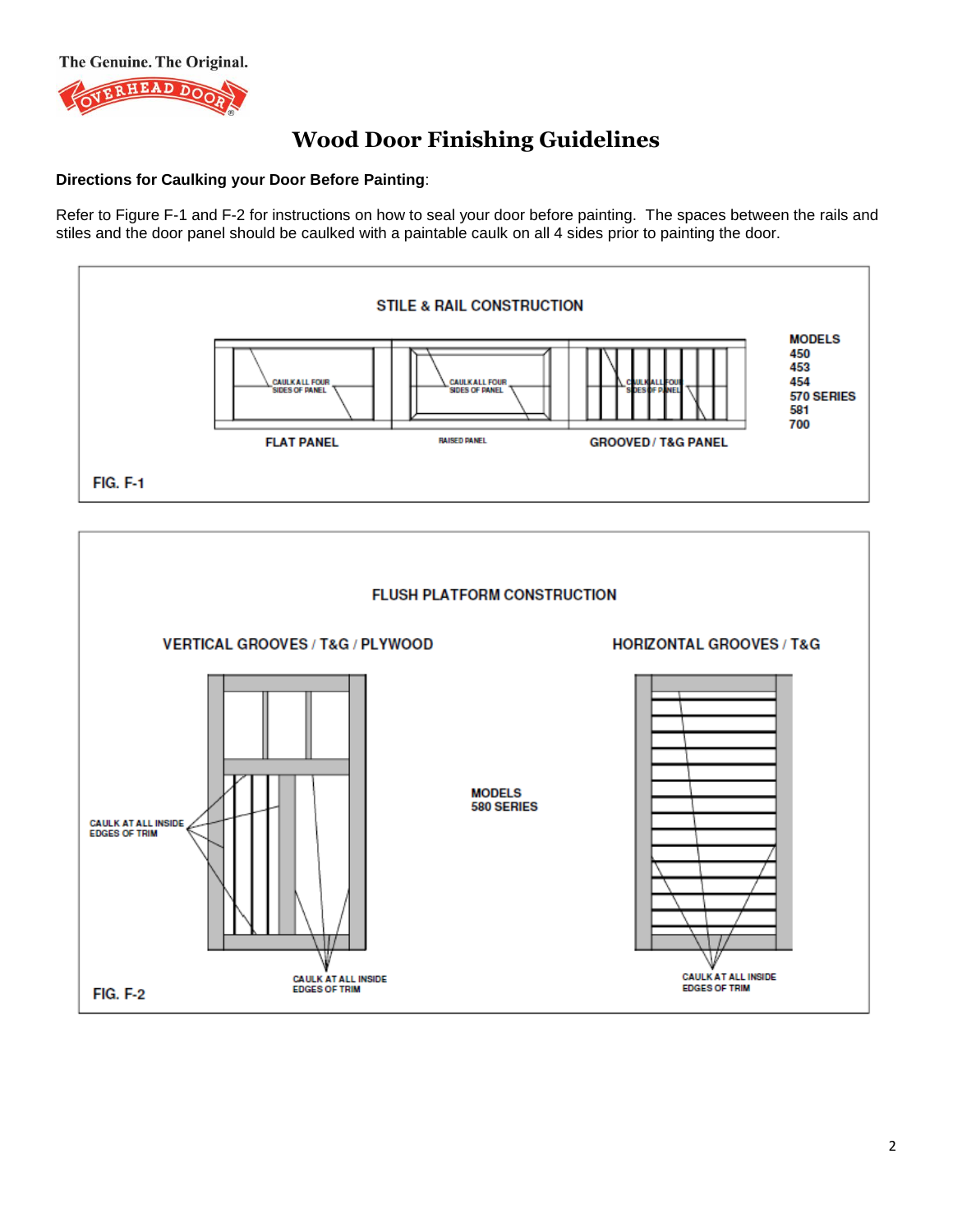

#### **Step 3: Prime your Door**

Before finish painting, the door section must be primed on all sides. Wood doors can be ordered either primed or unprimed (primed doors can be identified by the light-green finish). Prime the interior and exterior surfaces, as well as all edges, using a primer compatible with the selected finish paint and for the specific species of wood substrate being finished.

If the door is factory primed by Wayne Dalton, the priming step is not required, except if touch-up is needed due to surface preparation and re-sanding.

**NOTE:** Wayne Dalton uses a latex primer.

"Tannin" content: Some woods such as Western Red Cedar and Redwood have higher tannin content, which is one of the properties making them resistant to rot and decay. This high tannin content can also cause "tannin bleed". This is evident by a brownish coloration bleeding through the primer coat. When this occurs, a stain blocking type primer or intermediate coat must be used on the affected areas. If not treated, these areas will typically bleed through the finish coat of paint. Certain woods can naturally produce tannins which may bleed through primer on garage doors. This occurrence is not considered a defect in material and workmanship.

**NOTE:** If you are painting a redwood or cedar door, the primer must contain a tannin blocker. Using a primer on redwood and cedar doors that does not contain a tannin blocker could result in discoloration of the door after painting.

## **Step 4: Paint your Door**

A high quality exterior 100% Acrylic Latex based finish paint is recommended for painting your wood door. FOR BEST RESULTS DO NOT USE A DARK COLOR PAINT. HIGH HEAT ABSORPTION CAN CAUSE EXCESSIVE BOWING AND CRACKING OF THE WOOD. Dark colors shall mean colors as dark as or darker than any of the following Sherwin-Williams Exterior Colors: 7069 Iron Ore (dark grey), 6447 Evergreens (dark green), 7510 Chateau Brown (dark brown), Tricorn Black 6258, Iron Ore 7069, Cordovan 6027, Jasper 6216, Naval 6244, Black Swan 6279 Fabulous Grape 6293, Burgundy 6300, Fine Wine 6307, Luxurious Red 6314, Red Bay 6321.

Painting a door: When painting a door, the finish coat must be compatible with the primer or base coat. A latex base coat or primer is typically recommended for use with a acrylic latex finish coat. Alkyd or oil based primers are typically suitable for both latex and oil based finish paints. Always follow the paint manufacturer's application and refinishing instructions. A minimum of one (1) coat of primer paint and two (2) coats of exterior grade finish paint should be applied to all surfaces of wood parts.

Finish paint the interior and exterior surfaces, as well as all edges with at least 2 coats of a high quality exterior 100% Acrylic Latex finish paint over the primer. Follow paint manufacture's label directions explicitly for all coatings.

**IMPORTANT:** THE FOLLOWING TOP COATS ARE NOT RECOMMENDED. SHAKE AND SHINGLE PAINTS, CLEAR COATINGS, OIL OR ALKYD PAINTS, VINYL ACETATE (PVA), VINYL ACRYLIC OR VINYL ACETATE ACRYLIC CO-POLYMER PAINTS.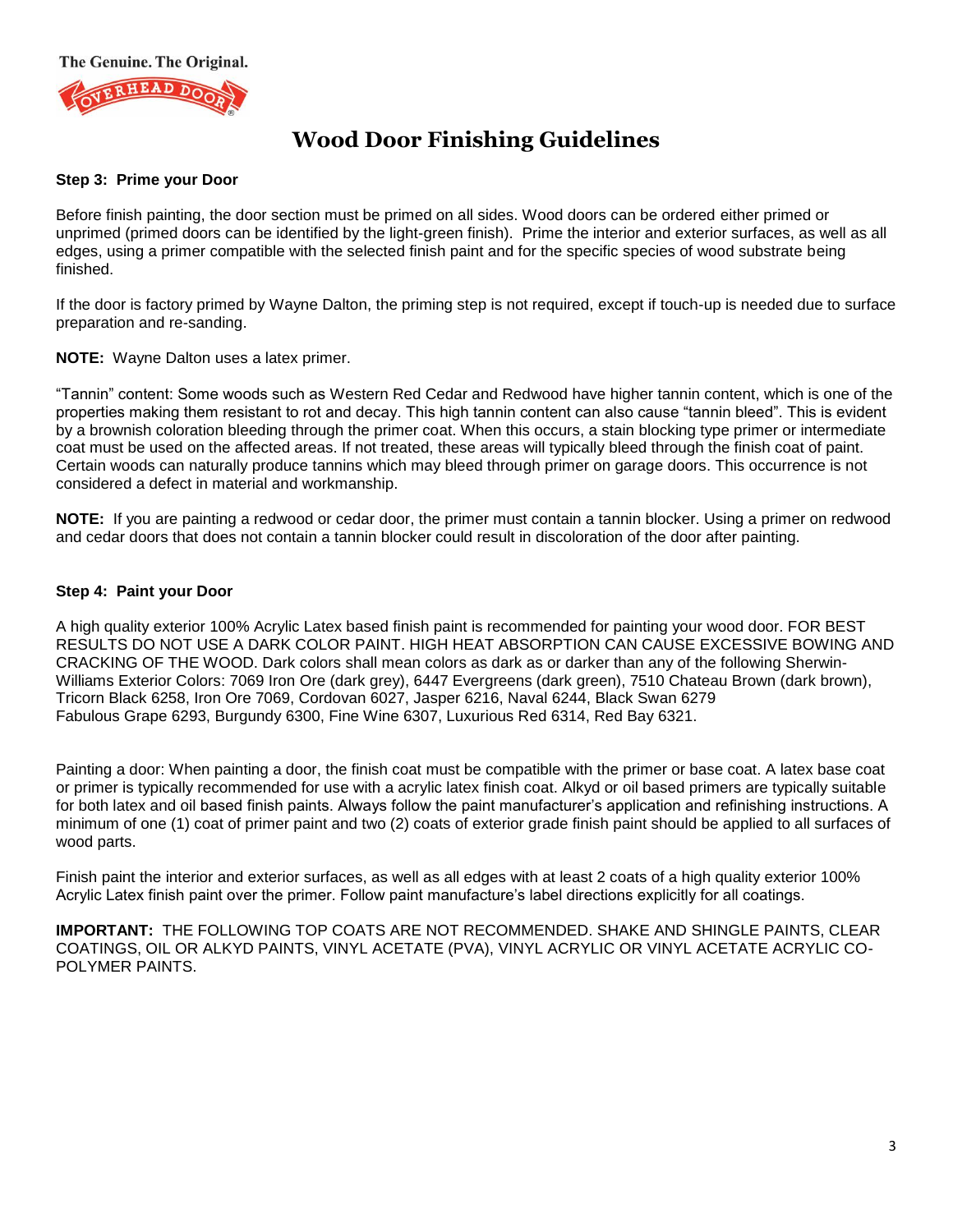

#### **WOOD DOOR FINISHING GUIDELINES FOR STAINING YOUR DOOR**

**IMPORTANT:** UNFINISHED WOOD (PRIMED OR RAW WOOD) PARTS SHOULD NEVER BE LEFT EXPOSED TO THE NATURAL ELEMENTS. ALL SIX SIDES (FRONT, BACK, TOP, BOTTOM, AND LEFT, RIGHT) OF EACH SECTION MUST BE FINISHED USING ONE, OR A COMBINATION, OF THE COATINGS RECOMMENDED BELOW. IT'S VERY IMPORTANT THAT THE INSIDE SURFACE AND EDGES ARE FINISHED TO PREVENT MOISTURE PENETRATION THROUGH THE DOOR.

TO ENSURE PROPER FINISHING OF YOUR DOOR, IT IS RECOMMENDED TO FOLLOW THE PROCEDURES OUTLINED IN DASMA TECHNICAL DATA SHEET #162 AT [WWW.DASMA.COM.](http://www.dasma.com/)

#### **Step 1**: **Clean your Door**

It is recommended to clean all door surfaces with a stiff bristle brush to remove surface dirt, dust, and loose fibers. Clean all surfaces of dust, dirt and any other contaminants. Any scarring or stains that occur during transportation, handling or storage must be re-sanded to the original condition.

#### **Step 2: Stain your Door**

Holes in door: When required, nail, staple or screw holes should be filled with an exterior grade wood filler, sanded and finished along with the rest of the door.

Staining a door: Typical stain systems include a stain coat, sealant coat for moisture and UV protection, and a top coat for abrasion, scratch/mar and weathering protection. Some stain systems will combine several or all of these steps. When staining a door or using a stain type finish coat always select a high quality product that is recommended for exterior application on the type of material or wood species used on the door. Stains and stain finish systems vary widely in their recommended application and recoat methods as well as intervals between re-coat or refinish. Always follow the manufacturer's instructions for application and re-coating.

Dark colors: Dark colors are not recommended especially when the door has a direct southern exposure. Dark colors cause excessively high temperatures to develop on the door surface and coating which can lead to shrinking and cracking of the wood surface and rapid deterioration of the finish.

Varnishes and urethanes: Avoid film-forming finishes, such as varnishes and urethanes, which do not penetrate the wood. These types of finishes do not "breathe" (allow moisture vapor to pass) and typically trap moisture under the finish causing premature failure of the finish and discoloration of the wood.

If staining, select an exterior grade stain, approved for use on the species of wood substrates being finished and compatible with Alkyd varnishes.

FOR BEST RESULTS DO NOT USE A DARK STAIN. HIGH HEAT ABSORPTION CAN CAUSE EXCESSIVE BOWING AND CRACKING OF THE WOOD.

Apply the stain to the interior and exterior surfaces, as well as all edges, following stain manufacturer's label directions. After proper drying time for the stain, or if wood is being left natural, apply 1 coat of waterproof exterior Alkyd varnish to the interior and exterior surfaces, as well as all edges. After recommended drying time of 1st coat, sand all surfaces with fine grit (320) sandpaper. Clean all surfaces of sanding dust and apply a 2nd coat of the Alkyd varnish to the interior and exterior surfaces, as well as all edges. After 2nd coat is dry, sand all surfaces again with fine grit (320) sandpaper. Clean all surfaces of sanding dust and apply a final 3rd coat of the Alkyd varnish to all surfaces.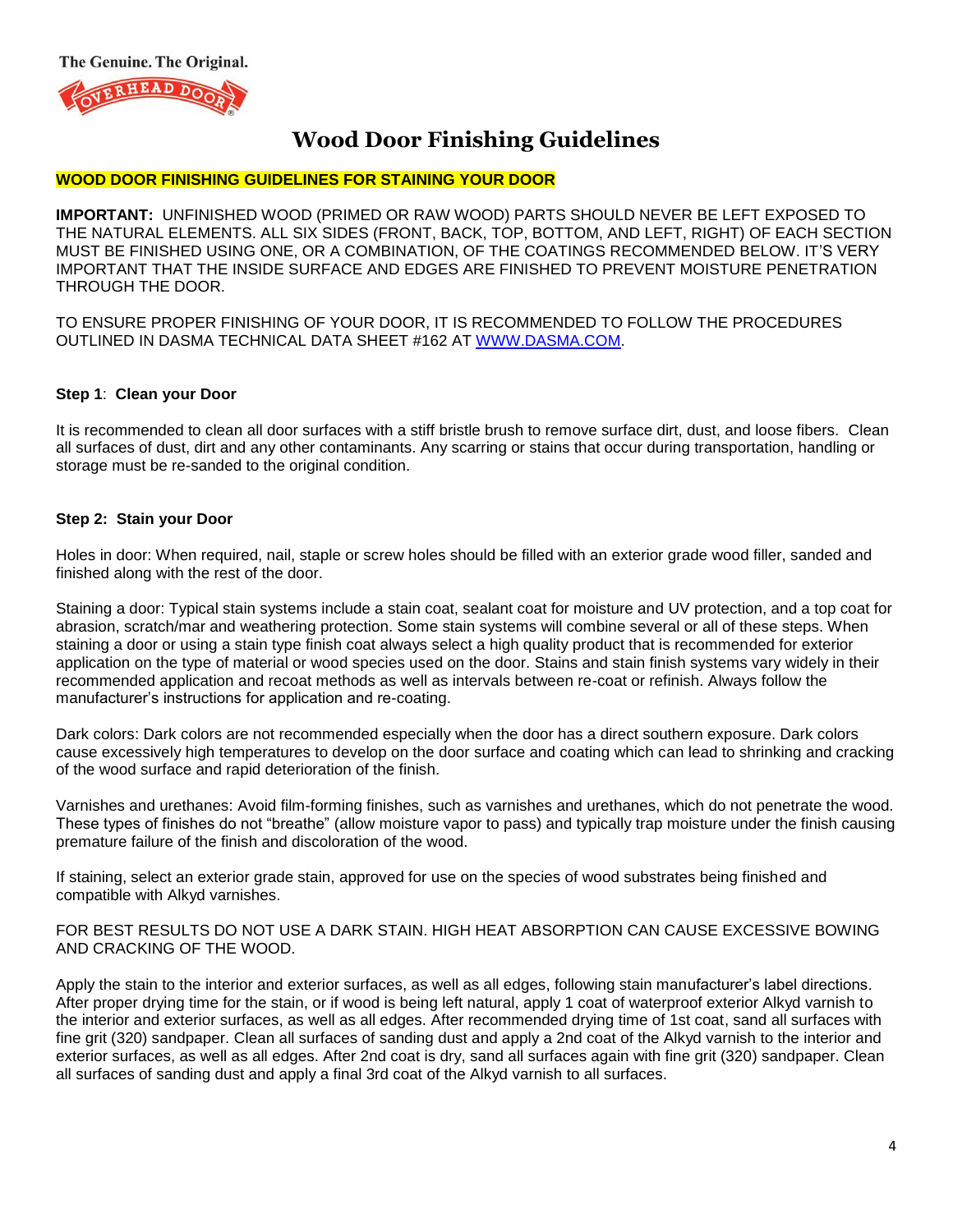The Genuine. The Original.



# **Wood Door Finishing Guidelines**

Three finish coats of waterproof exterior Alkyd varnish are required to properly finish a stained or natural wood door. Follow the finish manufacturer's label directions explicitly for each coat applied.

NOTE: Do not stain MDO plywood, apply paint only.

IMPORTANT: ONLY A WATERPROOF EXTERIOR ALKYD VARNISH TOP COAT FINISH IS APPROVED FOR STAINED OR NATURAL WOOD DOORS. OTHER TYPES OF TOP COAT FINISHES, INCLUDING DECK SEALERS, ARE NOT ACCEPTABLE AND IF USED, WILL VOID THE WARRANTY.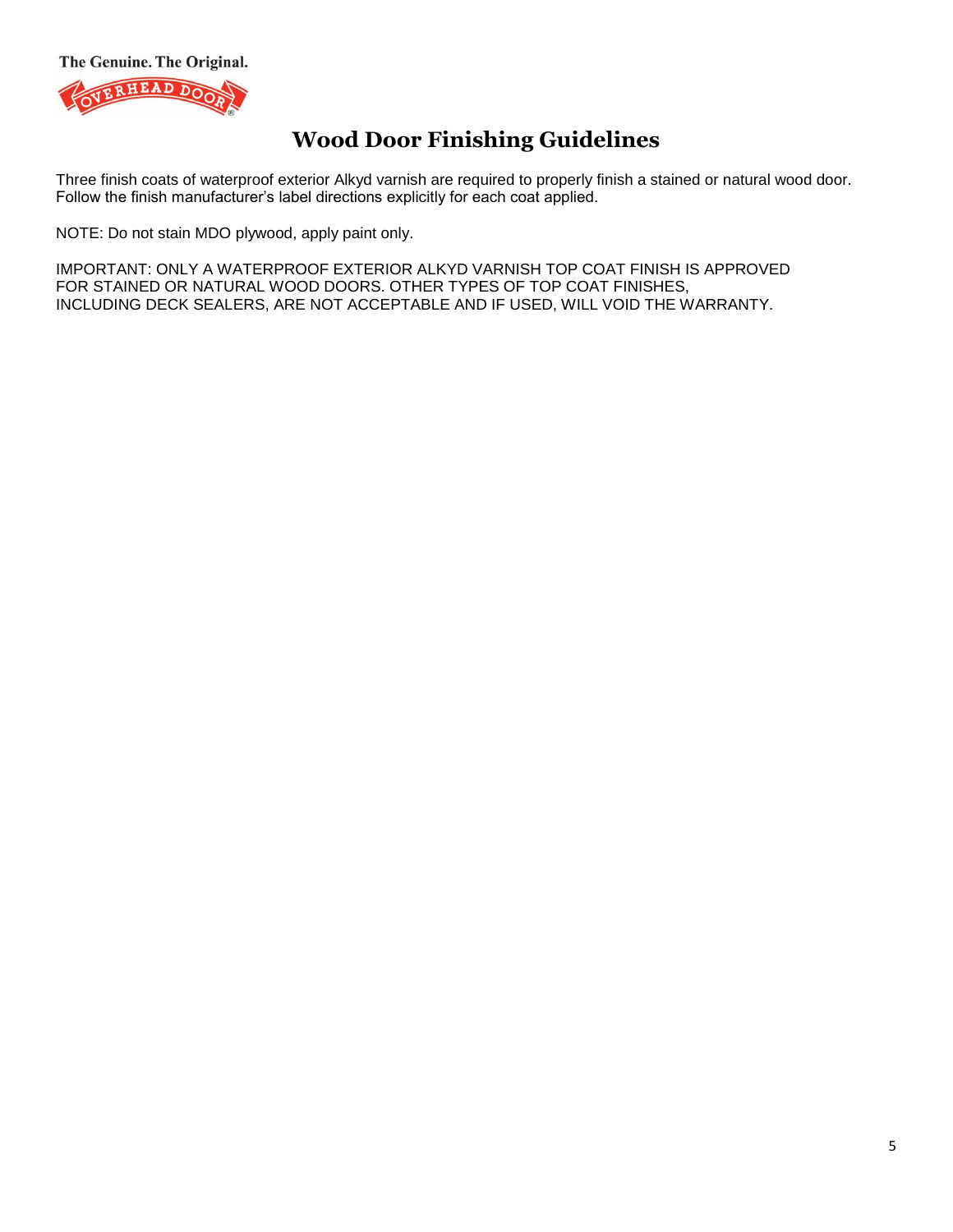

### **Step 3: Caulking and Sealing**

Caulking: All joints should be caulked with an exterior grade clear silicone caulk. In particular, many wood doors have a panel that sits in a slot on the rails. This slot is designed to be larger than the panel width to allow for expansion of the panel. Care should be taken to caulk these slots with a flexible exterior caulk after priming but before the finish coat is applied.

#### **Directions for Caulking your Door After Staining:**

Refer to Figure F-1 and F-2 for instructions on how to seal your door after staining. The spaces between the rails and stiles and the door panel should be caulked with a clear caulk on all 4 sides after staining the door.



**CAULK AT ALL INSIDE**<br>EDGES OF TRIM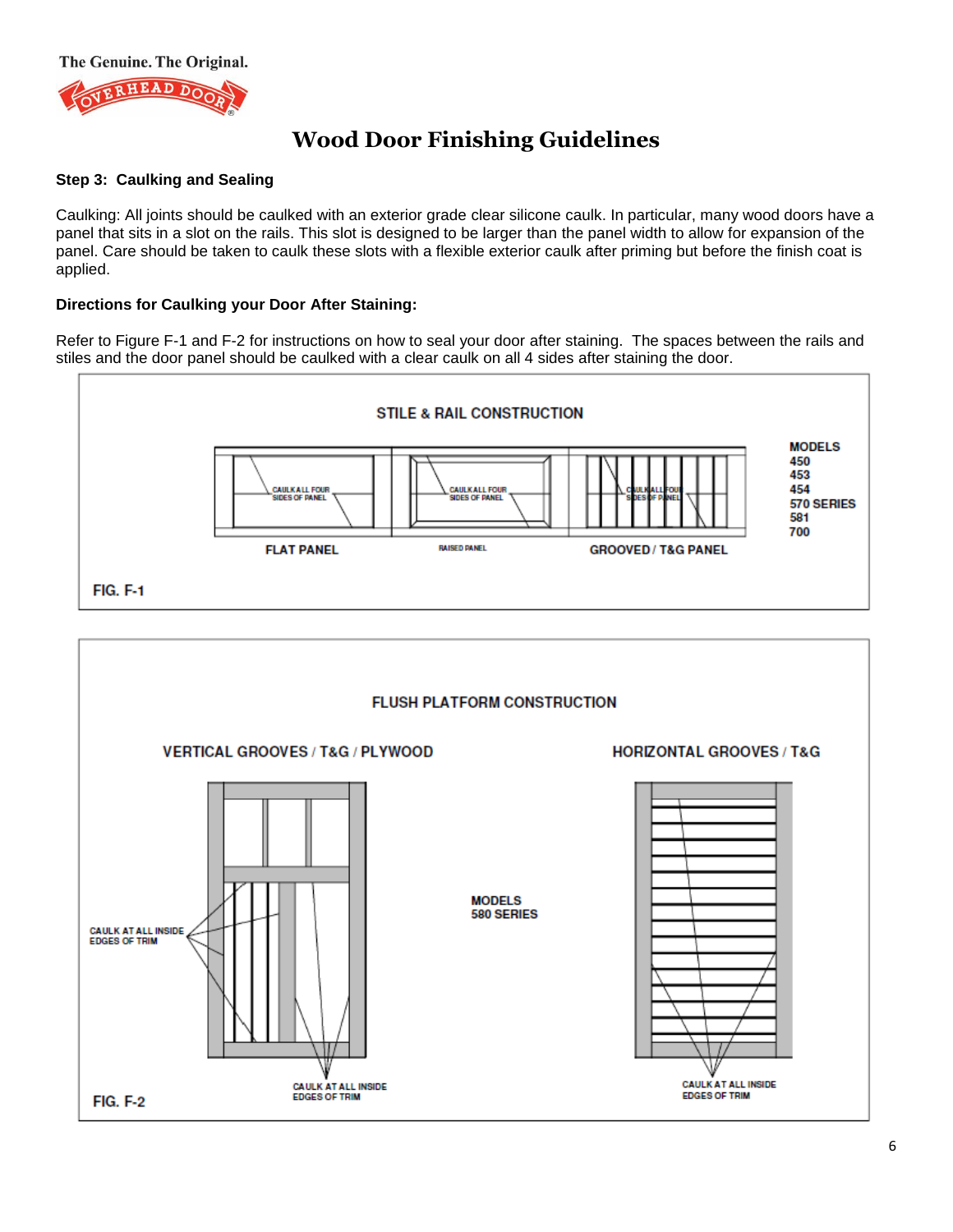

#### **Wood Door Inspection and Maintenance**

Inspecting and maintaining the finish of a wood garage door is highly important to help control the effects of moisture and sunlight on the aesthetic appearance and overall integrity of the door. It is recommended to follow the procedures outlined in DASMA technical data sheet #179 at [www.dasma.com.](http://www.dasma.com/)

An annual inspection of all the surfaces of your garage door(s) will reveal the extent of weathering and the possible need for refinishing. When the finish becomes eroded or thin, clean and prime any areas showing deterioration. Then completely refinish the door, according to the directions, listed below, or the manufacturer's label directions. Proper finishing of the wood substrates to protect your door(s) from the effects of moisture and sunlight is vital in extending the service life of and beautifying your garage door(s).

The interior and exterior surfaces, as well as all edges must be properly primed, painted and maintained, to protect and beautify your door. These finishing instructions are intended to achieve both objectives for your wood doors(s). NOTE: Be sure to clean behind weather-strips on both sides and top of door.

- 1. Top coat condition. Look for fading, peeling, chipping, or any residual build up. In addition, if the door looks or feels "dry" it is probably a good indication as to the necessity of finish maintenance. In places where the finish appears to be eroded or thin, first clean and properly prepare those areas. Products should be used that are compatible with the original finish. Consult the finish manufacturer's guidelines for further information on cleaning, maintenance and refinishing.
- 2. Shrinkage/expansion. This condition should be addressed by filling, caulking, sanding, and applying another top coat of finish.
- 3. Surface smoothness. Light sanding of the entire face of the door may be required prior to reapplication of any paint or stain.
- 4. Integrity of the wood. Visually inspect the wood at all hardware attachment points. If any hardware appears to be loose, do not operate the door until inspected by a trained door systems technician. The bottom section is a location of most water infiltration due to moisture wicking up from the bottom, or pooling on a horizontal cross member and then seeping down to the internal membrane or core. The top section is of concern particularly if an operator arm bracket and the top roller brackets are attached.

All mechanical devices require periodic service and/or maintenance, and garage doors are no exception. The amount and frequency of preventive maintenance required depends on the local environment conditions and the frequency of door use. Preventive maintenance should be performed at least every six months, however more maintenance may be required if conditions warrant. Maintenance includes lubrication of moving parts and inspection of certain components for tightness. The following maintenance and inspection recommendations may be established until actual operating conditions dictate otherwise.